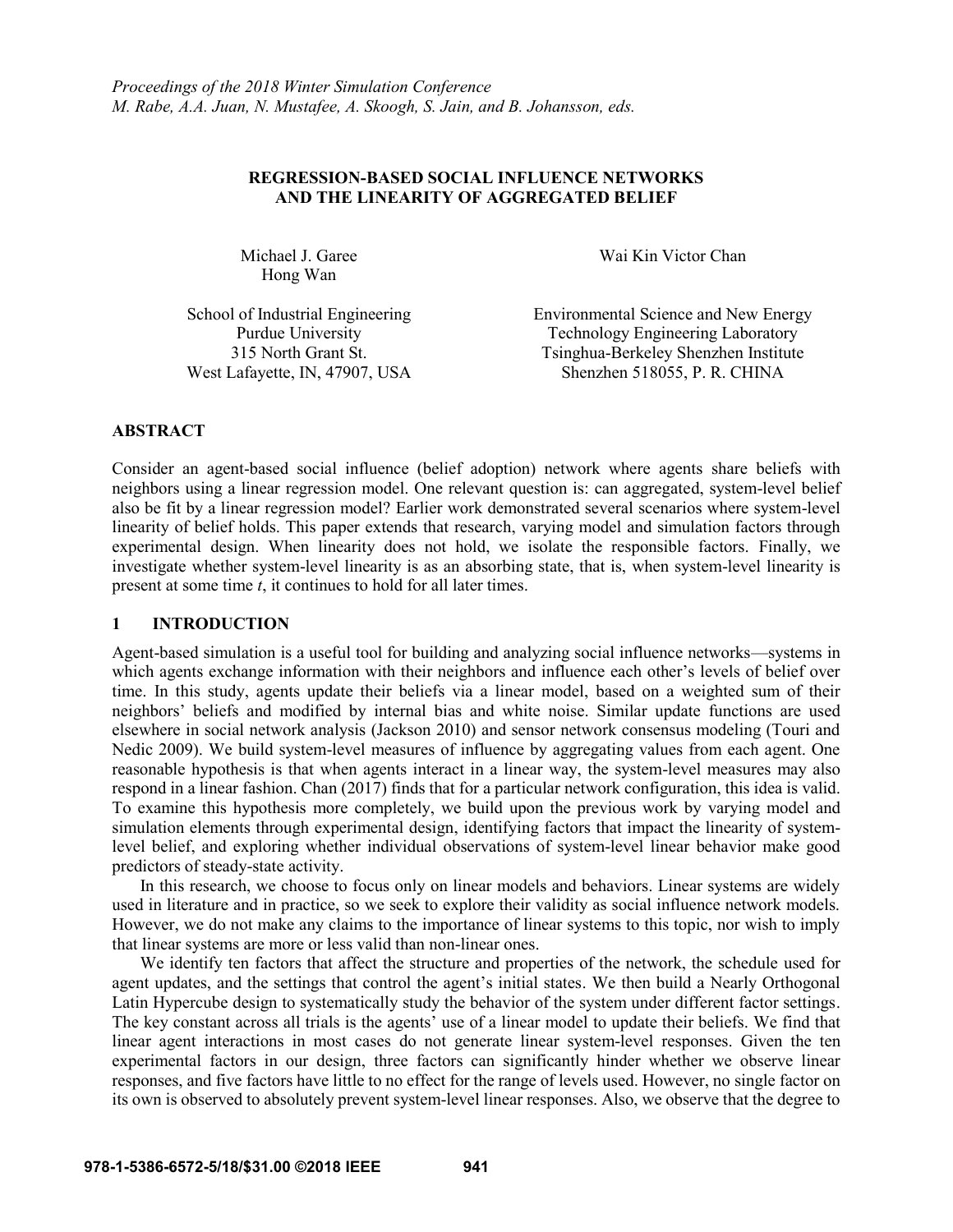which aggregated belief can be fit by a linear model can vary over time (i.e., linearity is not an absolute absorbing state in general), so measuring linear behavior for some single time t does not make for a perfect predictor of future performance.

The rest of this paper is organized as follows. We provide a brief review of the literature related to our topic in Section 2. In Section 3, we develop the model. In Section 4, we describe the experimental design for the study. We present our analysis methods and results in Section 5, and we provide conclusions and discuss future work in Section 6.

# **2 BACKGROUND**

## **2.1 Social Influence and Learning Networks**

The terms contagion and social influence are often used interchangeably to describe the process of altering behavior or belief due to communication and comparison among actors in a social system (Leenders 2002). Social learning is the process of "learning through observation or interaction with other individuals" (Rendell et al. 2010). In social network analysis, learning tends to be used when agents in influence networks seek an optimal behavior or true belief.

Social learning in network analysis is broadly divided into diffusion models and information aggregation models (Banerjee et al. 2016). Diffusion looks at the spread of information through a population; information aggregation focuses on convergence of opinions. The Bass model is a straightforward model that describes binary adoption of a belief or behavior without explicitly using the network structure (Jackson 2010). DeGroot (1974) developed a simple linear updating model to describe information aggregation. There, agents begin with initial estimated beliefs, and all agents update simultaneously, replacing their current level of belief with a weighted average of their neighbors' belief levels and their own. Agents will converge to a consensus value if the network structure meets certain conditions of aperiodicity and communication (DeGroot 1974; Golub and Jackson 2010).

A second way of dividing social learning is into Bayesian models and DeGroot models. Bayesian models focus on learning by observing the actions of neighbors and the payoffs they receive, while DeGroot models learn myopically from communicating and processing only the current system state (Acemoglu et al. 2011). The DeGroot model remains a seminal model of information transmission and social learning analysis (Golub and Sadler 2016; Banerjee et al. 2016; Chandrasekhar et al. 2015).

## **2.2 Regression Analysis**

Regression analysis is popular in social influence studies. Here, we comment on several recent examples. Mavrodiev et al. (2013) studied indirect social influence in a sequential decision making experiment with humans. Participants had access to the mean of all previous decisions, but did not interact directly with other individuals. The authors found a statistically significant fit for a linear regression model relating the amount individuals changed their decision over time and the distance between their previous decision and the current mean. Similarly, Cheng et al. (2015) used logistic regression on opinion data from a Taiwanese online bulletin board. Their results showed that users are more likely to post comments that match the sentiment (approval or disapproval) in recent posts, while users are indifferent to the average sentiment of the entire history of comments. Finally, Chan (2017) modeled a social influence network where agents interact using linear regression equations. For the particular network configurations used, he found that the aggregated system-level belief could be well-described using a linear regression model. Those findings are a key motivation for the present paper.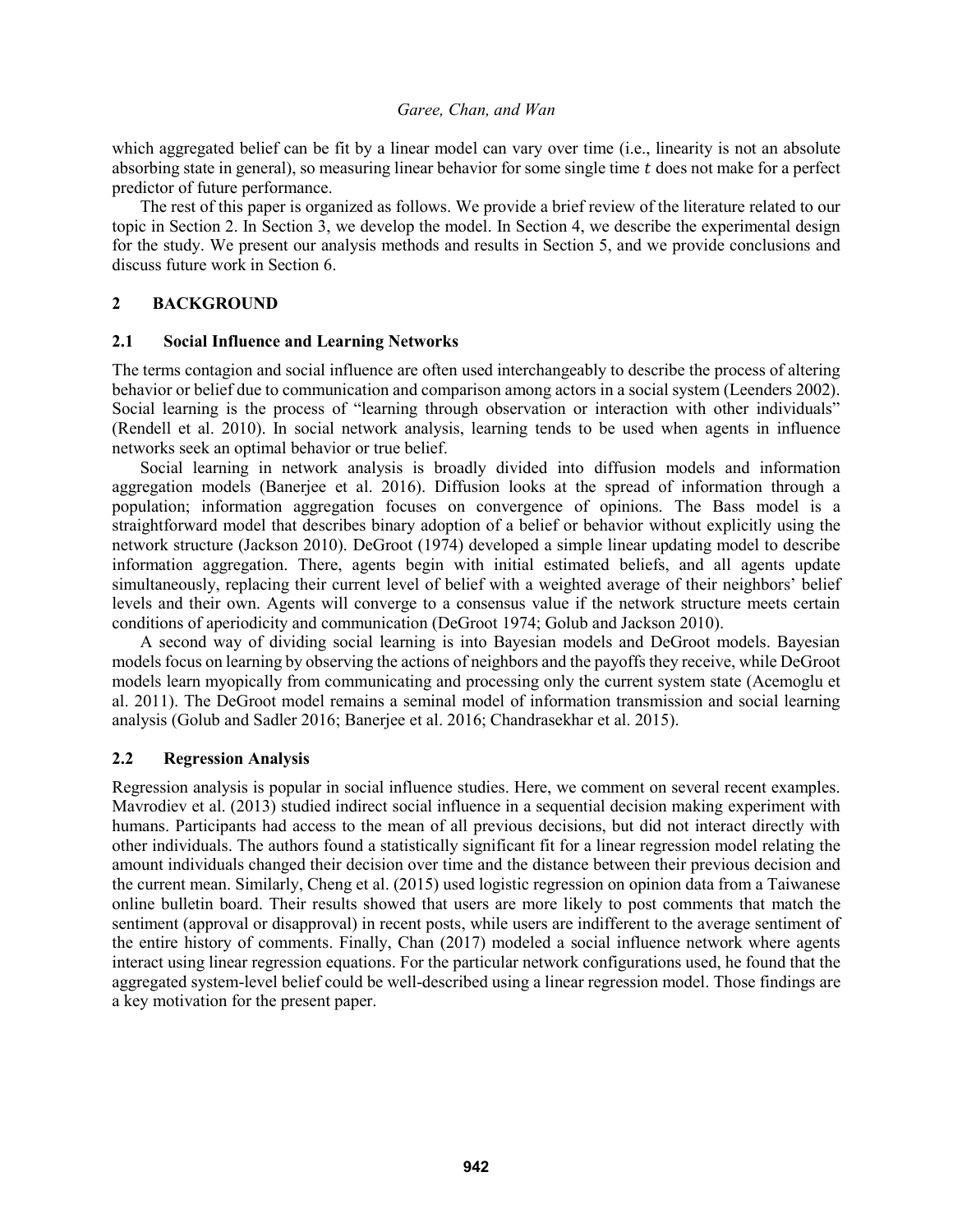# **3 MODEL**

## **3.1 Networks and Agents**

We use agent-based simulation to model a social influence network with  $N$  agents (nodes). Each agent is connected to one or more other agents using directed edges; self-loops are not permitted. The degree of each agent and the distribution of degree across the network depend on the network structure model family (e.g. scale-free, random, etc.) for a given trial. We use only static network structures for this study, so the set of agents and their edges do not change during a run of the simulation (Figure 1a). Particular network instances are a function of the structure family, network parameters, and randomness, and we use an assortment of network instances in our experimental design (Section 4).

Agents are indexed  $i = 1, 2, ..., N$ . Agent i's neighbors are the agents that receive out-edges from i, so neighbor relationships are not reciprocal. Each agent keeps a list of its neighbor indexes, sorted in ascending order. The list of neighbors is indexed by  $j = 1, 2, \dots d_i$ , where  $d_i$  is the out-degree of agent *i* (Figure 1b). Agents also track their own current level of belief  $y_i$ , internal bias  $b_{i0}$ , and multipliers  $b_{ij}$  for neighbor j's belief, which can be thought of as weights for the network edges. As a practical example,  $y_i$  may be a person's current opinion of a political topic,  $b_{i0}$  is their intrinsic or baseline opinion that cannot be changed by others, and  $b_{ij}$  is the weight the person places on the opinions held by their friends. When we need to explicitly compare these values between different time steps, we use superscript  $(t)$  to index them by time step t, as in  $y^{(t)}$ .



Figure 1: (a) Example of directed Erdős-Rényi random graph with 15 nodes. Arrows point from an agent to an agent's neighbor. This structure model allows for a different number of neighbors for each agent. (b) Data structures inside an agent. This example shows the agent with index  $i = 12$ .

#### **3.2 Simulation Procedure**

First we explain how updates are scheduled from the system-level perspective, then we describe interactions at the agent level, and finally we provide pseudocode for the simulation algorithm. Code for this study is written in Python 3; noteworthy packages include the agent-based simulation framework Mesa (Masad and Kazil 2015), the NetworkX package for graph structures and algorithms (Hagberg et al. 2008), and Statsmodels for regression analysis (Seabold and Perktold 2010). Complete code and other supporting files for this study are available in our online appendix (Garee 2018).

Our simulation uses a scheduling approach we call batched simultaneous update. We divide the population into batches of equal size. At each time step, batches are updated one at a time in either a fixed or random sequence. When a batch is updated, all agents in the batch update simultaneously. Simultaneous update takes two steps: first, all agents in an updating batch compute their new belief value  $y_i$  but store it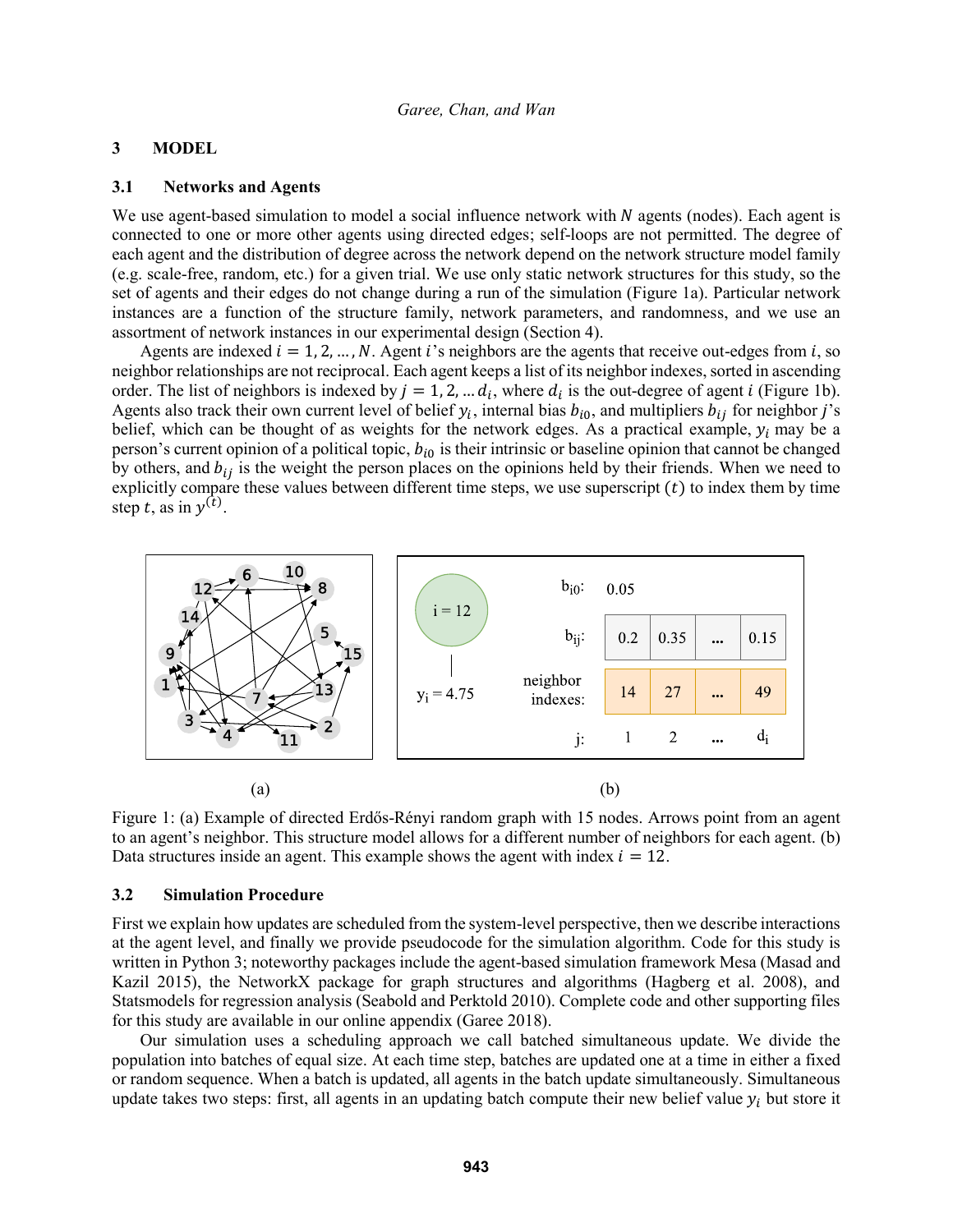in a temporary variable, then all agents in the batch update their  $y_i$  with the value of their temporary variable. This two-step approach ensures that the update sequence within a batch does not matter, though the sequence in which batches are visited may affect the outcome. Once all agents in the population update, their belief values may be normalized by dividing them by the sum of all  $y_i$  values, if the trial settings call for normalization of  $y_i$ . This batched update mechanism mimics a real-world situation in which people first exchange ideas within a small group of acquaintances and then extend the idea exchange to other groups.

Agents are assigned to batches 1, 2, ...,  $n<sub>b</sub>$  uniformly at random, independent of the network structure. If  $n<sub>b</sub> = 1$ , all agents are in the same batch, so the full population updates simultaneously (as in the original DeGroot model). If  $n_b = N$ , all agents are in different batches (of size 1), so the full population updates sequentially.

Some trials create *uninformed agents* that have zero initial belief*.* If an agent is uninformed, it updates its belief value only if it has one or more informed neighbors, at which time it becomes informed permanently and updates normally. This concept can appear in information diffusion models.

Agents interact only with their neighbors. Agent  $i$  computes its level of belief  $y_i$  using the linear regression model

$$
y_i^{(t)} = b_{i0} + \sum_{j=1}^{d_i} b_{ij} x_{ij}^{(t)} + \varepsilon_i^{(t)},
$$
\n(1)

where  $\varepsilon_i^{(t)}$  is a random error term generated each time step and  $x_{ij}^{(t)}$  is the current belief value for agent i's jth neighbor (i.e. if the jth neighbor of agent *i* has index k, then  $x_{ij} = y_k$ ), and the other terms are as defined previously in Section 3.1. The simulation procedure for a single trial is described in Table 1.

#### Table 1: Simulation procedure for a single trial.

| Trial Initialization: Construct network from structure model family and parameters                                                                                                                                    |
|-----------------------------------------------------------------------------------------------------------------------------------------------------------------------------------------------------------------------|
| For each replication of trial:<br>Replication Initialization:<br>Generate $b_{i0}$ , $b_{ij}$ , and $\varepsilon_i^{(0)}$ for each agent<br>Set $y_i^{(0)} = b_{i0} + \varepsilon_i^{(0)}$ as initial level of belief |
| For each time step $t$ :<br>For each batch:<br>For each agent <i>i</i> in batch:<br>Generate $\varepsilon_i^{(t)}$<br>Set temporary variable for new belief using Eq. 1                                               |
| For each agent $i$ in batch:<br>Set $y_i^{(\ell)}$ equal to temporary variable                                                                                                                                        |
| Set $Y^{(t)} = \sum_{i=1}^{N} y_i^{(t)}$<br>If using $y_i$ normalization, set $y_i^{(t)} = y_i^{(t)} / Y^{(t)}$ for each agent i<br>Collect time-step level data                                                      |
| Collect system-level data                                                                                                                                                                                             |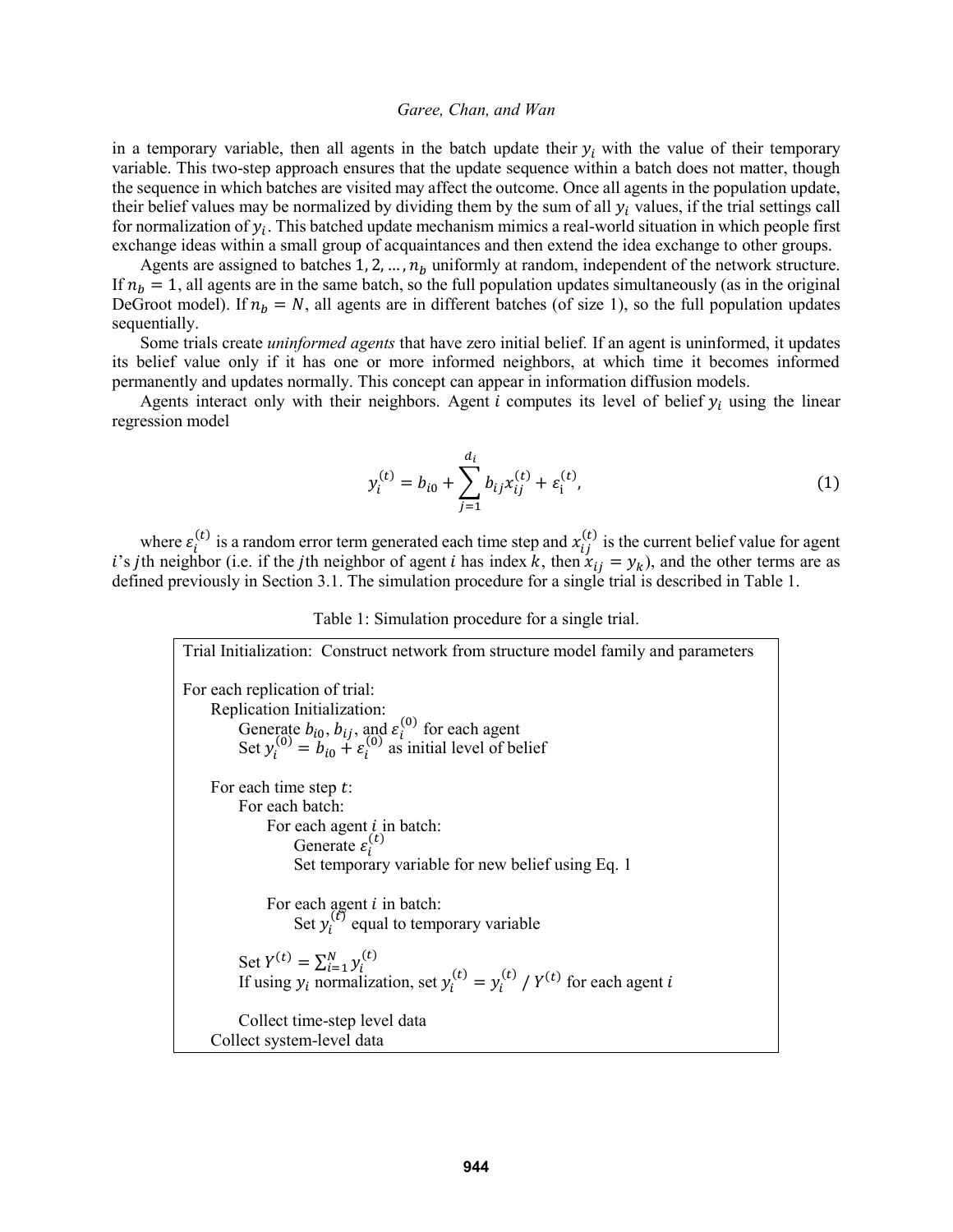#### **3.3 Response Variables**

Our focus in this study is to explore linearity in the system-level belief, achieved with a multiple linear regression model of the form

$$
Y^{(t)} = B_0^{(t)} + B_1^{(t)} X_1^{(t)} + B_2^{(t)} X_2^{(t)} + \dots + B_{d^*}^{(t)} X_{d^*}^{(t)} + E^{(t)}
$$

where  $Y^{(t)}$  is the system-level belief,  $X_j^{(t)}$  represents the aggregated belief of neighbor j across the network, for  $j = 1, 2, ..., d^*$ ;  $d^*$  is the maximum out-degree over all agents in the network;  $B_0$  is the system's internal bias;  $B_j$  is the multiplier for the aggregation of neighbor j's beliefs; and  $E^{(t)}$  is the random error term. These values are captured each time step, so they are indexed by time. These interpretations are based on (Chan 2017). The aggregated values  $Y^{(t)}$  and  $X_j^{(t)}$  are the dependent and independent terms, respectively, in our regression model and are our key response variables obtained from the simulation:

$$
Y^{(t)} = \sum_{i=1}^{N} y_i^{(t)} \quad \text{and} \quad X_j^{(t)} = \sum_{i=1}^{N} x_{ij}^{(t)} \ [j \le d_i].
$$

(Since  $d_i$  can vary between agents,  $x_{ij}^{(t)}$  may not be defined for all values of j for some agents. The Iverson bracket  $[j \leq d_i]$  resolves this.) The set of all  $X_j^{(t)}$  terms for a single time step form the vector  $\mathbf{X}^{(t)}$ . Together,  $Y^{(t)}$  and  $X^{(t)}$  make up a single observation of system-level responses for the time step.

We validated our simulation framework with two tests. First, we built a DeGroot model (1974) and observed that the aggregated system-level belief converged as expected. Then, we replicated Chan's (2017) model and obtained qualitative agreement with his system-level regression results.

#### **4 EXPERIMENTAL DESIGN**

In this paper, a *factor* is an input variable that may have an impact on the responses, *levels* are values a factor may be assigned, a *trial* is a combination of levels for each experimental factor (one row from the design matrix, also known as a design point), and a *replication* is one repetition of a trial using different initial randomization settings. We run a replication for 500 time steps and replicate each trial 100 times. The ten experimental factors we use for this study affect network characteristics, update scheduling, and agent interaction. These factors and their associated levels are:

- 1. Number of agents  $N. 100, 500,$  or 1000.
- 2. Network structure instance. For each level of  $N$ , we create 14 structure instances, discussed below.
- 3. Number of batches  $n_b$ . 1, 5,  $N/4$ , or N. For our chosen levels of N, we ensure N mod  $n_b = 0$ .
- 4. Update sequence. Batches are updated each time step in either a fixed or random sequence.
- 5. Distribution of  $b_{ii}$  coefficients. Uniform $(0, 1)$ , Uniform $(-1, 1)$ , or Normal $(0, 1)$ .
- 6.  $b_{i0}$  coefficients. Initialize using the distribution for  $b_{ij}$  or set to zero to remove internal agent bias.
- 7. Normalize  $b_{i0}$  and  $b_{ij}$  coefficients. Within each agent, across the population, or do not normalize.
- 8. Variance of error terms. Error terms  $\varepsilon_i$  are sampled from the normal distribution with mean zero and variance  $\sigma^2$  of 0.5, 1.0, or 2.0.
- 9. Normalize  $y_i$  each time step. Yes or No.
- 10. Fraction of uninformed agents. 0, 0.05, or 0.25. This fraction of agents have  $y_i$  set to zero and are flagged as *uninformed* at the start of the run.

Each factor affects one or more high-level features of the simulation that may influence the linearity of system-level responses. Factors 1 and 2 affect the size and shape of the network, while Factors 3 and 4 control agent update scheduling. Factors 5 to 8 govern the regression terms for the update equation (1)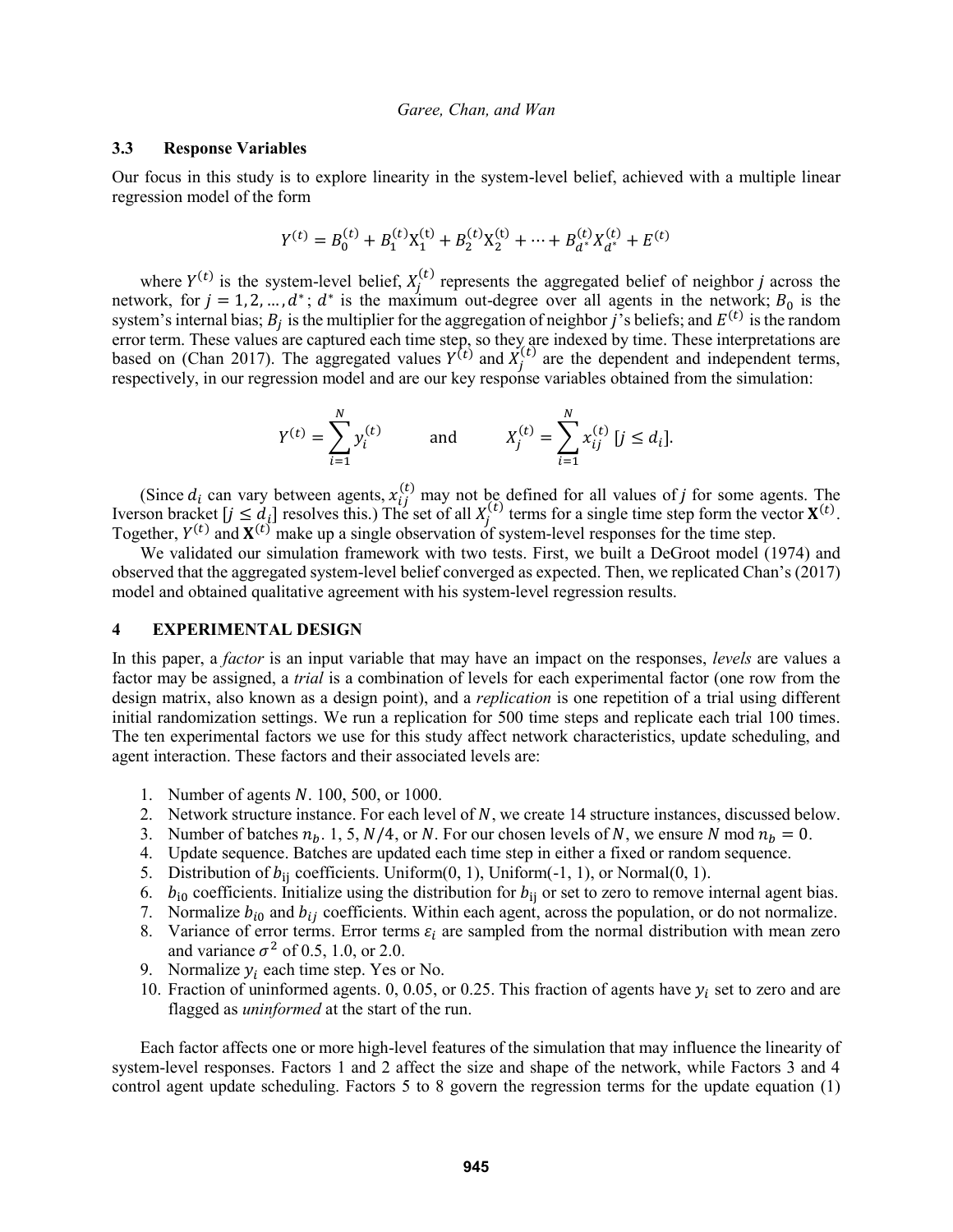within each agent. Factor 9 alters the scale of belief values, and Factor 10 lets us see how diffusion of initial belief affects the results.

A network structure instance is a particular realization of a network model for a given structure family, input parameters for that family (including network size  $N$ ), and a randomization seed, when applicable. The network structure families we use are scale-free, directed random tree, Erdős-Rényi random graph, and random *k*-out. Two to four instances from each family are made using several sets of input parameters and randomization seeds. We select inputs that produce a satisfactory range of values for the standard network measures of mean out-degree centrality, assortativity, reciprocity, and efficiency.

A full factorial crossed design for this experiment is written as  $2^3 \times 3^5 \times 4^1 \times 14^1$  and requires a costly 108K trials. Instead, we adopt a data farming view and use a nearly orthogonal Latin Hypercube (NOLH) design; this choice is motivated by Sanchez and Wan (2015). The NOLH design tool we use (Sanchez 2011) reduces our experiment to 255 trials. The final experimental design matrix uses all ten factors and their associated levels defined earlier and is available with our online appendix (Garee 2018).

## **5 ANALYSIS & RESULTS**

#### **5.1 Data Processing**

The first stage of analysis is to convert simulation outputs into a suitable analysis database. Figure 2 gives a schematic overview of our data processing activity. To process a single trial, we group the simulation outputs  $(Y^{(t)}, X^{(t)})$  by time step from across all replications of that trial. Within each time step, data cleaning removes outliers (e.g. due to floating point error or very extreme values) based on the standard 1.5-IQR (interquartile range) rule and drops observations with null  $Y$  values (e.g. caused by  $Y$  growing to infinity). Using the remaining observations, we fit a main-effects only linear regression model of the form described in Section 3.3, record the model's adjusted  $R^2(R^2_{adj})$ , and assess  $R^2_{adj}$  as *Significant* if the model's *p*-value is below 0.10 or as *Not Significant* otherwise. This is done for each time step of the trial.

 $R_{adj}^2$  and the significance rating can move unpredictably between time steps due to randomness, so we apply to both parameters a smoothing function and the prefix "MA" for moving average. For  $R_{adj}^2$ , we use a five-time step simple moving average on  $R_{adj}^2$  (the arithmetic mean of the  $R_{adj}^2$  values for the last five time steps) and call the result  $MA-R_{adj}^2$ . For the smoothed significance rating, which we call MA-Sig., we assess the rating at each time step as the rating of the most recent sequence of length three or greater: Over time, as we observe three Significant time steps in a row (based on  $R_{adj}^2$ ), we begin assigning MA-Sig. as Significant, until we observe three Not Significant time steps in a row and switch to assigning MA-Sig. as Not Significant, and so on, switching back and forth as needed.

MA- 2 and MA-Sig. drive a function that classifies each time step as *Linear*, *Not Linear*, or *Invalid*. The Invalid classification is applied if either  $MA-R_{adj}^2$  or MA-Sig. is undefined, which seems to occur when  $Y$  or elements of  $X$  grow too large or have infinite variance, or when the residual degrees of freedom for the model is too low. (The maximum degree of the network structure governs the number of elements in  $X$  and number of factors in the regression model, so trials with large networks and highly-connected agents require more replications to potentially be valid.) We also classify cases where  $MA-R_{adj}^2$  is exactly equal to unity as Invalid; rather than indicating a perfect fit for the regression model on the simulation output, this occurs for some trials with very extreme Y values, many outliers, or otherwise problematic data. A valid time step is Linear if MA- $R_{adj}^2 \ge 0.50$  and MA-Sig. is Significant. Otherwise, it is classified as Not Linear. (Note: Linear and Not Linear are defined only with respect to our goal of fitting time step data with a model having the same functional form as the update equation used by the agents. We acknowledge that there may exist linear models that strongly fit data that we classify as Not Linear, but they must contain explanatory factors outside the current scope.) The values for  $MA-R_{adj}^2$ ,  $MA-Sig$ , and Classification for each time step, and for each trial, populate the analysis database, which we use in concert with the experimental design matrix for all subsequent analysis.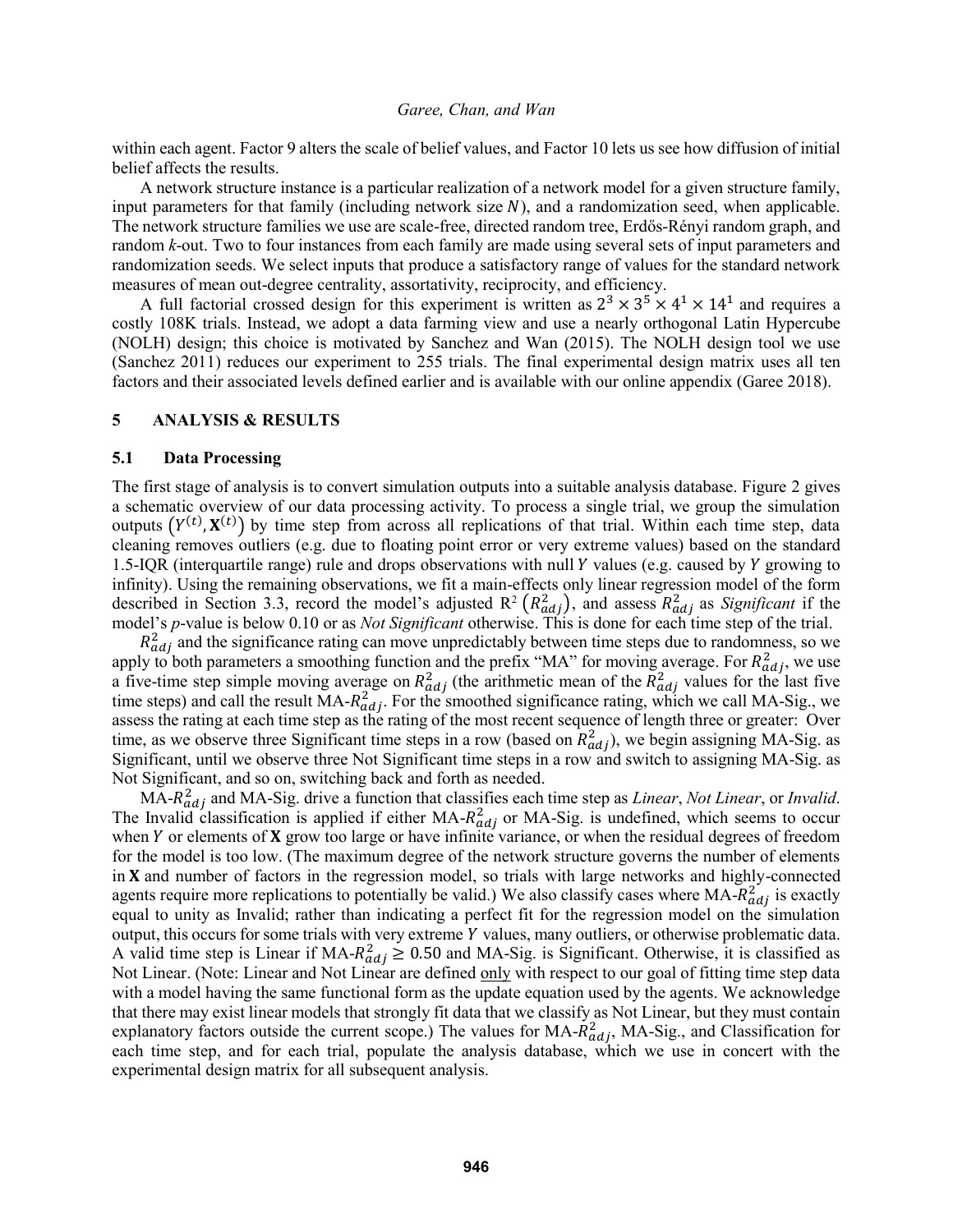

Figure 2: Schematic for data processing and analysis. Each independent replication of a trial yields one observation of the system  $(Y^{(t)}, X^{(t)})$  for every time step t. For each time step, the set of observations are cleaned and put into a linear regression model of the form defined in Section 3.3 to produce an  $R_{adj}^2$  value and Significance rating based on the *p*-value. Due to randomness, these values can move erratically between time steps, so we apply a smoothing function and the prefix "MA" for moving average. The smoothed data classifies each time step as Linear, Not Linear, or Invalid, ending data processing and creating the Analysis Database. This processed data is sliced per trial for time series studies, or per time step to support regression analysis on our experimental design and finding classification rates for each factor-level in the design matrix.

# **5.2 Analysis**

Our first two analysis products, factor-level classification and experimental design regression, consider the system at a single time step ( $t = 500$ ), while the third is a time series study. First, for each factor-level in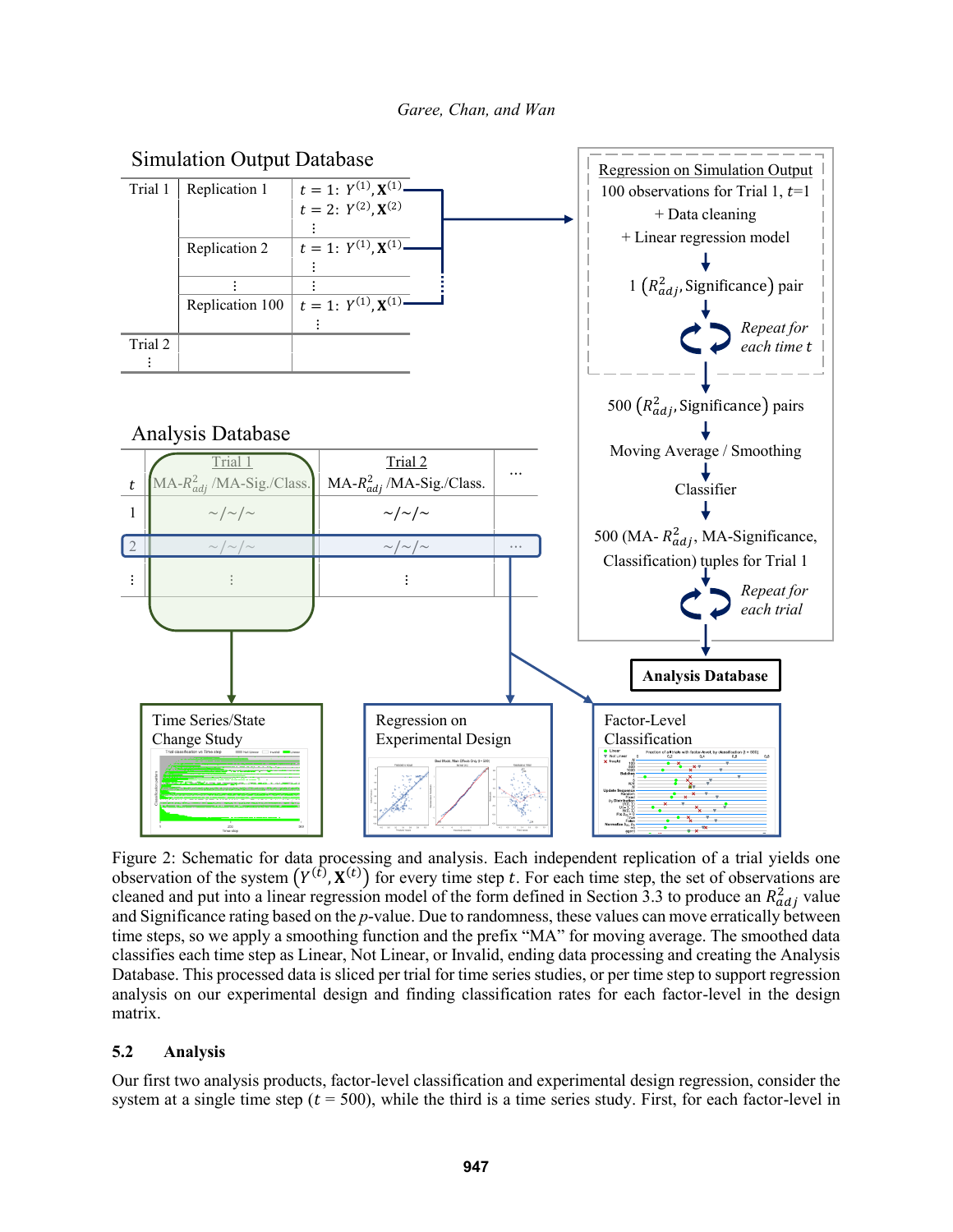the experimental design, we filter the analysis database by trials containing that factor-level and calculate the fraction of trials with each of the three classifications (Linear, Not Linear, and Invalid). This provides an intuitive way of making qualitative assessments of how the factors affect system-level linearity. A dot plot of this data (Figure 3) lets us to make several observations:

- Updating the population in a single batch is significantly worse for linearity;  $N$  batches are best.
- Randomizing the update sequence of batches has little effect on linearity.
- Generating  $b_{ij}$  values from the Uniform(0, 1) distribution produces linear results significantly more often than when we use Uniform(-1, 1) or Normal(0, 1), which both have mean of zero.
- Normalizing all  $b_{i0}$  and  $b_{ij}$  values per agent yields the most linear trials.
- Normalizing  $y_i$  may be beneficial because it reduces the chance of a trial being classified as invalid.

We do not include the network structure in this part of the analysis, because each structure instance is a direct function of N and also has a very low sample size  $(10-20)$ .

Next, we build regression models at  $t = 500$  on the experimental design using MA- $R_{adj}^2$  as the dependent variable and omitting any Invalid data points. (The  $R_{adj}^2$  of these models is only indirectly related to the  $R_{adj}^2$  from the raw simulation output that underpins  $MA-R_{adj}^2$ .) The initial main effects model with the ten original design factors performs adequately  $(\hat{R}_{adj}^2 = 0.513)$ . We slightly improve on this baseline model by proxying the network structure factor, a categorical variable, with the maximum degree  $d_i$  of the network, a discrete variable. Surprisingly, if we replace the categorical levels 1, 5,  $N/4$ , and  $N$  for number of batches with the discrete number of batches  $n<sub>b</sub>$ , we find a significantly worse model fit. The model we select as best contains only five factors: the categorical batch quantity level, the distribution function for  $b_{ij}$ , whether we normalize  $y_i$ , the way we normalize  $b_{i0}$  and  $b_{ij}$ , and the maximum degree  $d_i$  of the network (a proxy factor for network structure instance). This model's  $R_{adj}^2$  is 0.532 and is statistically significant. All factors are significant and have low variance inflation factors. Table 2 summarizes the model evolution process, and Figure 4 contains diagnostic plots of the best regression model. Full model results are available in the online appendix, but we provide a brief interpretation here:

- Increasing the number of batches causes  $MA-R_{adj}^2$  to monotonically increase, but the rate of increase falls off rapidly above  $n_b = 5$ .
- Selecting Uniform(0, 1) for the  $b_{i0}$  and  $b_{ij}$  distribution is associated with higher values of MA- $R_{adj}^2$ .
- Normalizing  $b_{i0}$  and  $b_{ij}$  values per agent instead of population-wide or not at all is linked to higher  $MA-R^2_{adj}.$
- Normalizing  $y_i$  and the maximum network degree are statistically significant but have very minor coefficients. Removing these factors from the model lowers  $R_{adj}^2$  to 0.507, so we instead retain them.

These observations agree strongly with our earlier comments on factor-level classification percentages. We finish our regression analysis by constructing a model with main effects and two-way interaction terms. One of the highest-quality interaction models we found uses a slightly different set of design factors, created from the main effects model by removing maximum degree  $d_i$  and adding whether the update sequence is randomized, the variance of the error distribution, and whether  $b_{i0}$  is set equal to zero. Backward elimination is used to selectively remove low *p*-value interaction terms, yielding a statistically significant model with  $R_{adj}^2 = 0.754$ . Diagnostic plots of this model are similar to Figure 4 but with tighter distributions.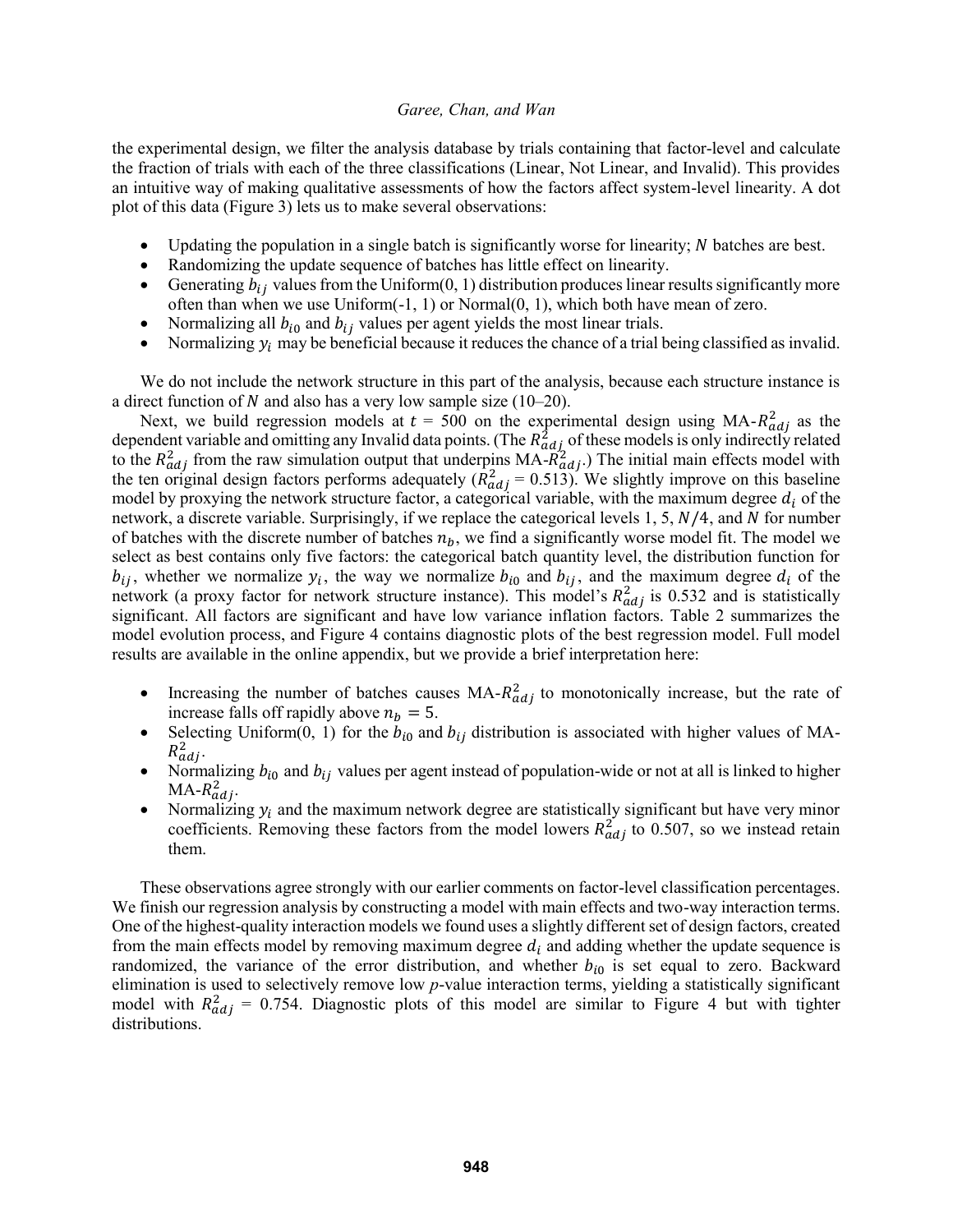

Figure 3: Dot plot of fraction of trials with each classification per level for each factor at  $t = 500$ . Some observations from this include: the update sequence setting has little effect on linearity, but moderate effect on trial validity; using only one batch is detrimental to linearity; and normalizing  $y_i$  leads to more valid but not linear—trials. The network structure factor is omitted from this plot.



Figure 4: Diagnostic plots of main effects only model of experimental design regressed on MA- $R_{adj}^2$ . This model uses five of the ten experimental factors and achieves  $R_{adj}^2 = 0.532$ .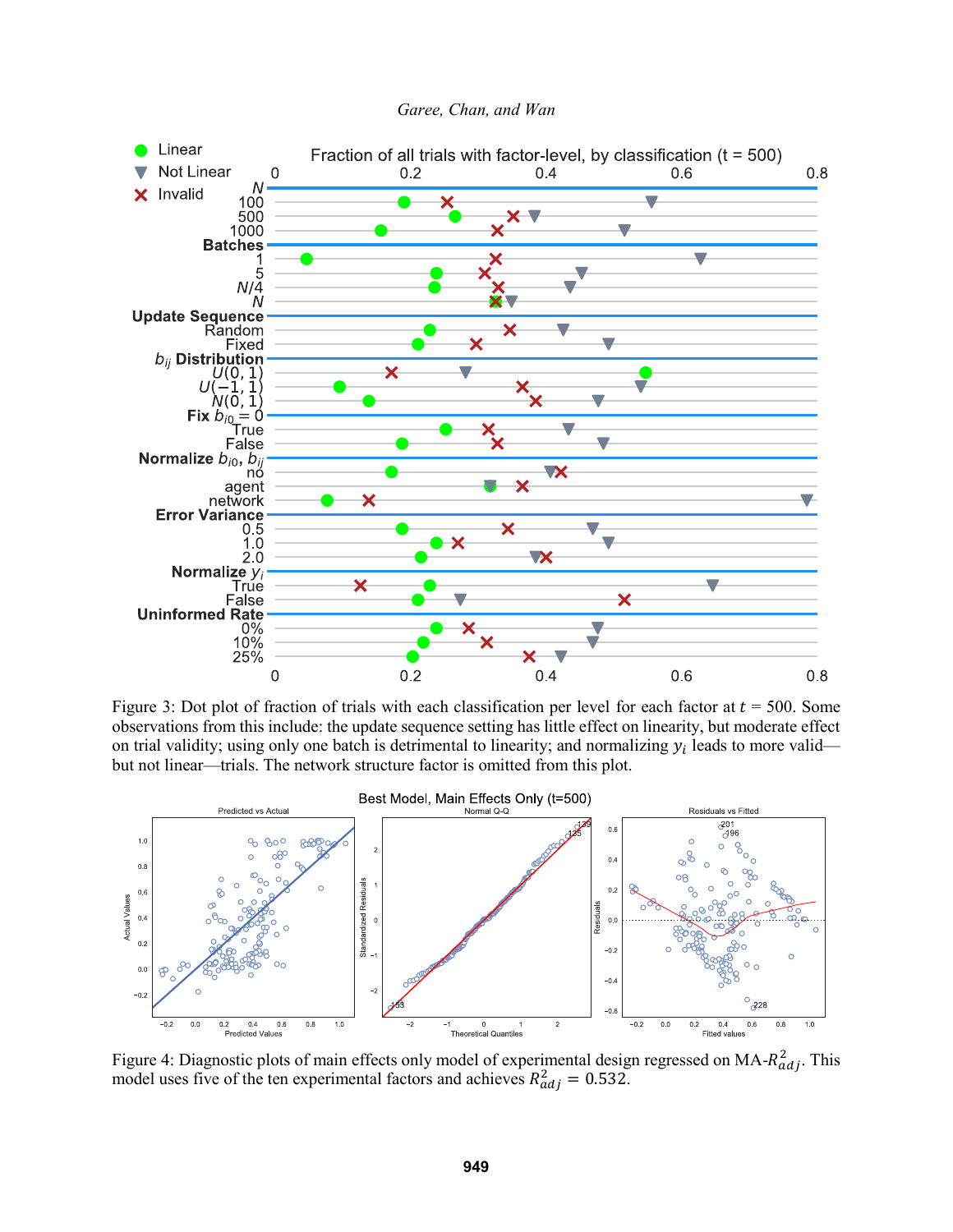Table 2: Summary of regression models fit to experimental design with dependent variable  $MA-R^2_{adj}$  at time step  $t = 500$ . All results in the table are statistically significant (*p*-value < 0.001).

| Regression Model on Experimental Design $(t = 500)$                                                                       | $R_{aa}^2$ |
|---------------------------------------------------------------------------------------------------------------------------|------------|
| Main Effects Only                                                                                                         |            |
| Baseline: All 10 original factors                                                                                         | 0.513      |
| Proxy network structure (categorical) with max $d_i$ (discrete)                                                           | 0.533      |
| Proxy batch quantity level (categorical) with batch quantity (discrete)                                                   | 0.388      |
| Best fit: baseline, omit N and randomize update sequence, use max $d_i$ (8 factors)                                       | 0.538      |
| Best model: batch quantity level, $b_{ij}$ dist., normalize $b_{i0}$ & $b_{ij}$ , normalize $y_i$ , max $d_i$ (5 factors) | 0.532      |
| Main Effects and Two-Way Interactions                                                                                     |            |
| Baseline: All 10 original factors $\&$ all interactions – input rank exceeds observation count                            | n/a        |
| All 10 factors, proxy network structure (categorical) with max $d_i$ (discrete)                                           | 0.739      |
| Best fit with all interactions: baseline, omit $N$ and uninformed rate, proxy network structure                           | 0.761      |
| Best model: 7 factors, proxy network structure, backward eliminate interaction terms                                      | 0.793      |

Finally, we consider how trial classification (Linear, Not Linear, or Invalid) changes over time, and whether linearity continues in the future once it appears. Some trials have identical classification patterns and can be merged, reducing the data from 255 trials to 94 patterns. This data reveals that the classifications of a small number of time steps do not help predict long-run activity (Figure 5). A single Linear time step can be part of a trial where the future is always Linear, where the system moves between classifications frequently, or as a random Linear time step as part of a mostly Not Linear trial.



Figure 5: Trials are classified Linear, Not Linear, or Invalid at each time step based on  $MA-R^2_{adj}$  and MA-Sig., and trials with identical classification patterns are merged. This figure shows the 94 distinct classification patterns (rows), sorted left to right by time step (columns). The solid green bar at the bottom of the figure represents trials that are Linear for every time step (40 trials). Single time step observations do not predict future performance.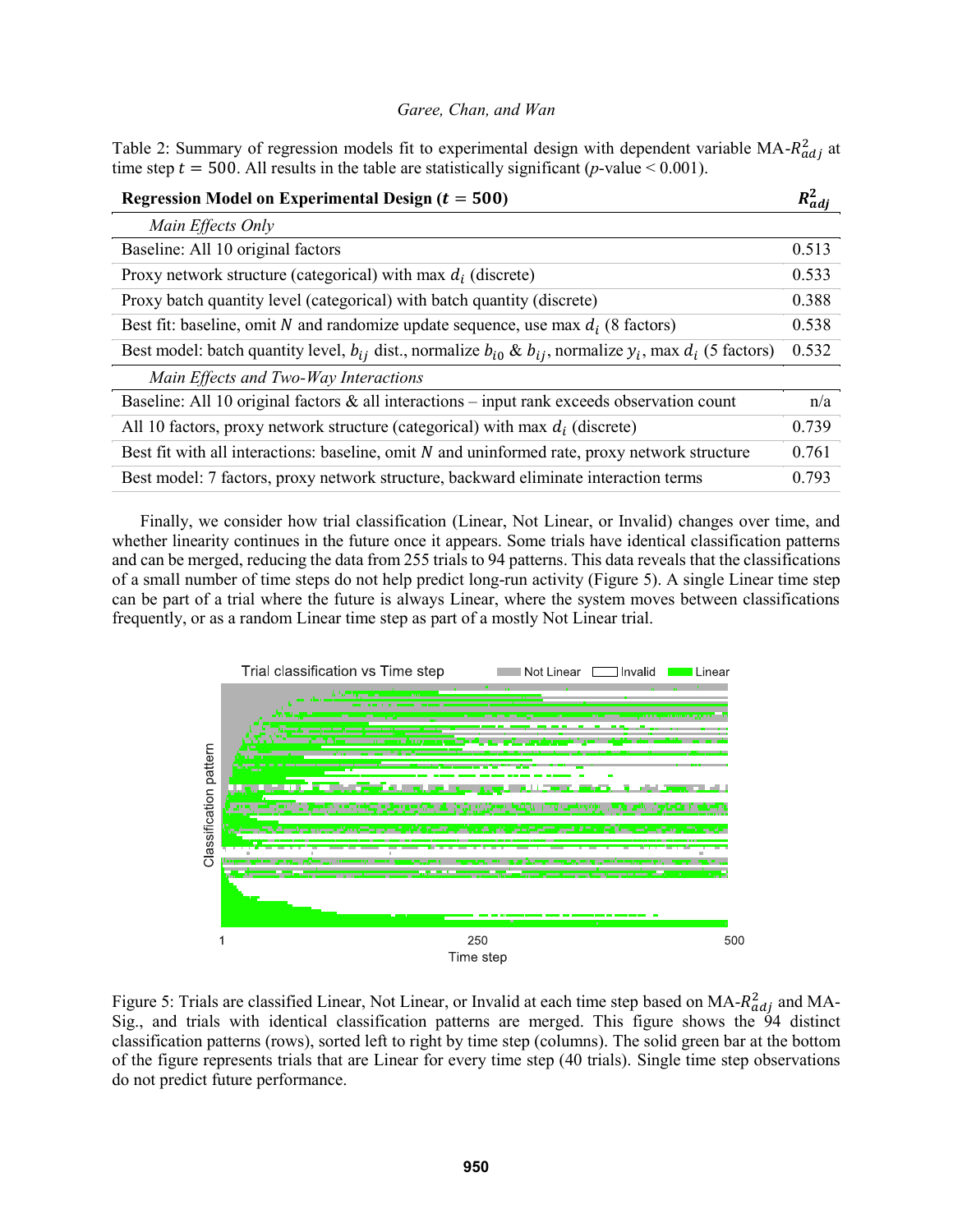# **6 CONCLUSIONS AND FUTURE WORK**

In this paper, we use experimental design to build a collection of agent-based social influence networks populated by agents that exchange belief via a linear regression model. We then investigate the behavior of the aggregated, system-level belief using state transition probabilities, regression analysis, and a custom classifier of trial linearity. The hypothesis is that linear agent-level interactions would lead to linear systemlevel responses, but we identify several model features that challenge this assumption.

Features that negatively affect system-level linearity include updating the full agent population simultaneously as a single batch, generating agent's  $b_{ij}$  coefficients from a zero-mean probability distributions, and choosing not to normalize  $b_{i0}$  and  $b_{ij}$  values per agent. In real-world influence networks, people generally exchange ideas within small groups of acquaintances over time, so multiple update batches are more similar to reality. Also, the trust that real people have in their acquaintances (i.e.  $b_{ij}$ ) is unlikely to be zero, so a zero-mean distribution may be inappropriate—if people trust their neighbors, the whole system may be more well-behaved. Therefore, our experimental results suggest that actual influence networks may tend more toward linearity.We observe no factor-level that completely prevents linearity on its own. Half of our experimental factors have no real effect on classification for the range of levels we selected, namely the population size, randomizing the batch update sequence, fixing (or not) agents' internal bias  $b_{i0}$  to zero, error variance, and the initial uninformed rate of agents. Testing these factors over a greater range of levels could justify omitting them from later experiments. Normalizing  $y_i$  each time step is valuable not for affecting linearity but rather for reducing trial invalidation. These findings may help analysts design more effective simulations in the future. Lastly, if we wish to predict long-run behavior with respect to classifying a system as linear, evaluating single time steps is inadequate. Further study is required to understand how long-run behavior relates to the experimental design factors.

Many rich research areas remain that can build upon this work through small changes to the existing model, as the structure of our simulation allows us to easily test more intricate scenarios. We assess systemlevel linearity based strictly on regression models of the same functional form as the agent's interaction equation, but relaxing this definition and bringing new model features into the analysis may reveal new insights. Allowing self-loops in the network structure would see agents factoring their current belief value into the update process; applying an autoregressive-type model may be interesting. It could be worthwhile to explore the effect that linearity has on model behavior metrics such as speed of belief adoption. Instead of updating the full population each time step, agents could update stochastically or subject to conditions about their neighbors (e.g. homophily/thresholding, where agents ignore opinions too different from their own). A more substantial change to our simulation would be to have dynamic network structures, creating and destroying links over time. Finally, additional network metrics in the experimental design regression analysis could shed light on the influence of network structure on system-level linearity of belief.

# **REFERENCES**

- Acemoglu, D., M. A. Dahleh, I. Lobel, and A. Ozdaglar. 2011. "Bayesian Learning in Social Networks". *The Review of Economic Studies* 78(4):1201-1236.
- Banerjee, A., E. Breza, A. G. Chandrasekhar, and M. Mobius. 2016. "Naïve Learning with Uninformed Agents". Working paper.
- Chan, W. K. V. 2017. "Agent-Based and Regression Models of Social Influence". In *Proceedings of the 2017 Winter Simulation Conference* 1395-1406, edited by W.K.V.Chan et al., Piscataway, New Jersey: IEEE.
- Chandrasekhar, A. G., H. Larreguy, and J. P. Xandri. 2015. "Testing Models of Social Learning on Networks: Evidence from a Lab Experiment in the Field". Working Paper 21468, National Bureau of Economic Research.
- Cheng, S.L., W.H. Lin, F. K. H. Phoa, J.S. Hwang, and W.C. Liu. 2015. "Analysing the Unequal Effects of Positive and Negative Information on the Behaviour of Users of a Taiwanese On-Line Bulletin Board". *PLoS ONE* 10(9):e0137842.